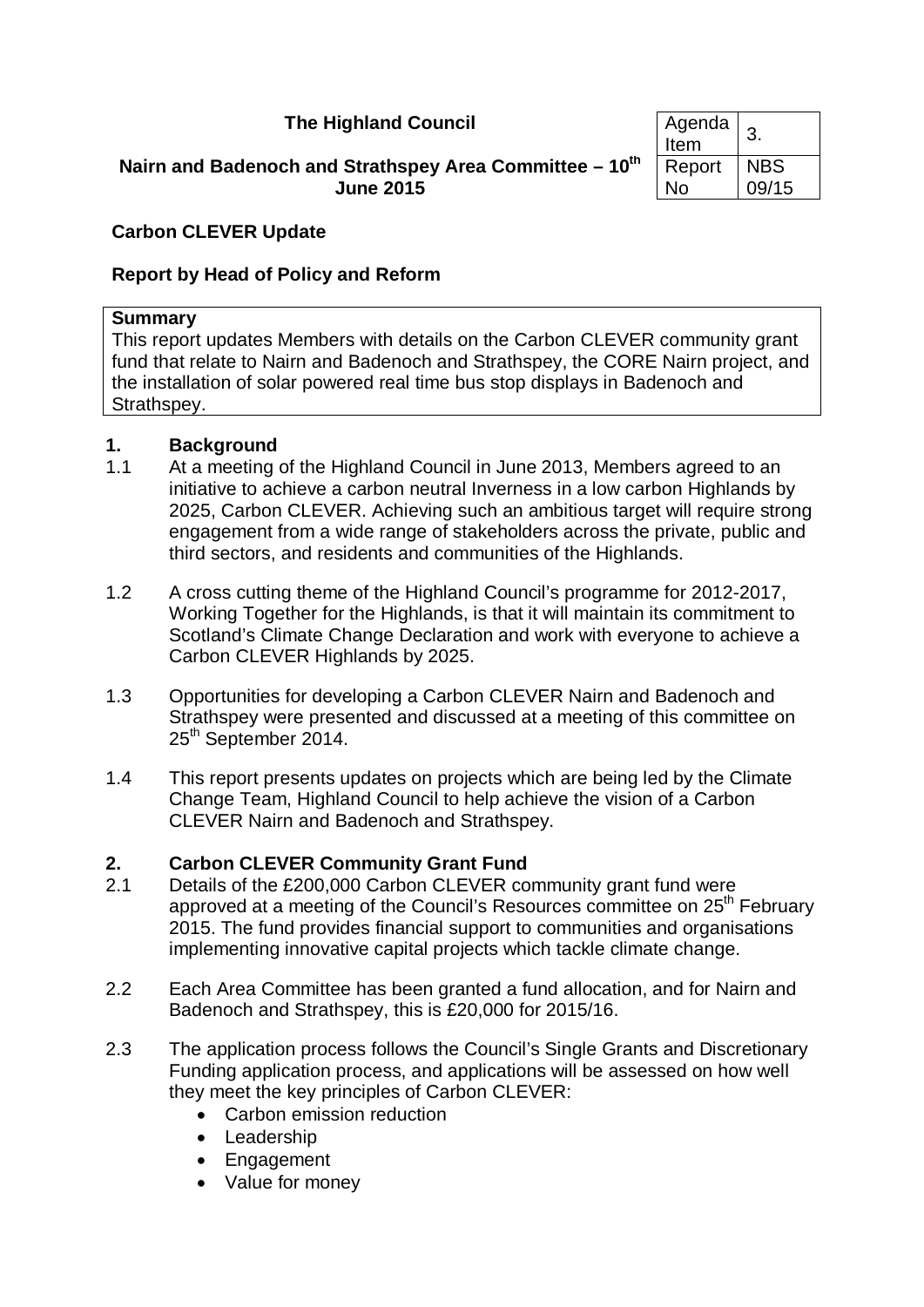- Economic benefit
- Raise awareness and promote behaviour change
- 2.4 The closing date for applications in Nairn and Badenoch and Strathspev is  $12<sup>th</sup>$ August, 2015, with recommendations being made to Area Committee on 23<sup>rd</sup> September, 2015. Two applications have already been received for the grant fund and through conversations with interested groups it is expected that this number will rise considerably before the relevant deadlines. No applications have so far been received for the Nairn and Badenoch and Strathspey region.
- 2.5 Applications will be assessed by the Climate Change Team with advice from the appropriate Ward Manager. A paper will then be prepared for consideration at Area Committee. Funding can be carried forward into 2016/17 if required and it is noted that Members for Ward 21 are interested in the scope for community involvement in allocations, through participatory budgeting. Options for using this approach can also be addressed in the report for the September meeting.
- 2.6 More information on the grant fund is available on the Highland Council website or by contacting the Council's Climate Change Team: carbonclever@highland.gov.uk

#### **3. Collaboration on Resource Efficiency (CORE) Nairn**

- 3.1 The CORE Nairn project is funded by Resource Efficient Scotland. The project aims to explore how public sector organisations and venues can work together to become more resource efficient, reduce carbon emissions, whilst taking into consideration local circumstances and opportunities.
- 3.2 The project has involved the recruitment of public sector organisations/ buildings, a series of workshops and meetings, and for each participating building a resource efficiency action plan (REAP) has been developed.
- 3.3 The REAP documents contain a proposed action plan to improve the energy and resource efficiency of the buildings. By conducting these studies at the same time it enables a coordinated and collaborative approach to be adopted.

| <b>Site</b>                     | Occupier                 |
|---------------------------------|--------------------------|
| Nairn Fire Station              | <b>Fire Scotland</b>     |
| Nairn Town and Country Hospital | <b>NHS Highland</b>      |
| <b>Logie Primary School</b>     | <b>Moray Council</b>     |
| Fort George (Historic Scotland) | <b>Historic Scotland</b> |
| <b>Dallas Dhu Distillery</b>    | <b>Historic Scotland</b> |
| <b>Maybank Nursing Home</b>     | <b>Highland Council</b>  |
| <b>Whinnieknowe House</b>       | <b>Cross Reach</b>       |
| <b>Auldearn Primary School</b>  | <b>Highland Council</b>  |
| <b>Nairn Leisure Centre</b>     | <b>Highlife Highland</b> |
| Nairn Library                   | <b>Highlife Highland</b> |

3.4 15 sites have participated in the project to date: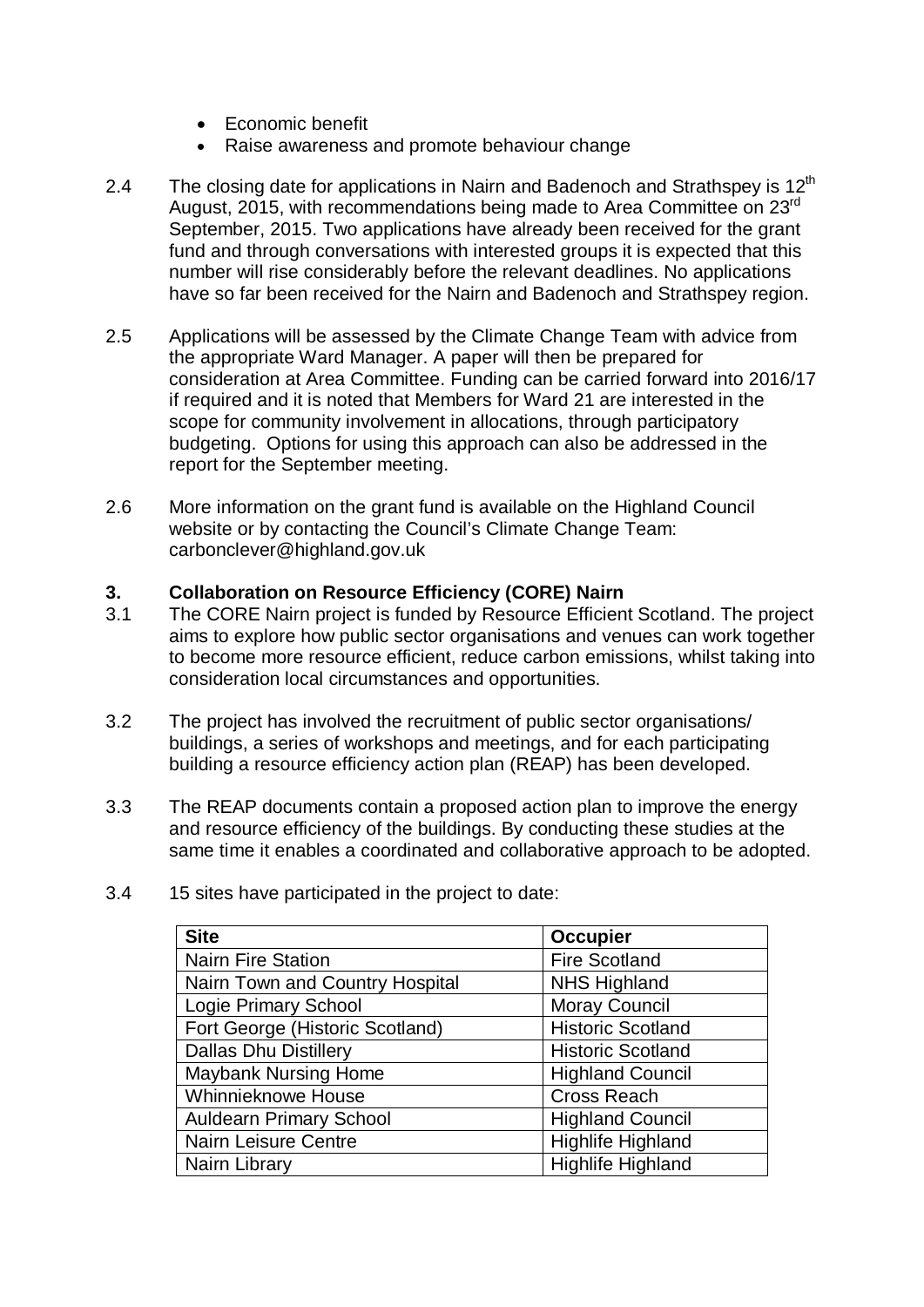| <b>Croy Primary School</b> | Highland Council        |
|----------------------------|-------------------------|
| Nairn Police Station       | <b>Police Scotland</b>  |
| Nairn Academy              | <b>Highland Council</b> |
| <b>Rosebank Primary</b>    | <b>Highland Council</b> |
| <b>Millbank Primary</b>    | <b>Highland Council</b> |

- 3.5 Building improvements of £603,101 were identified by the studies which could generate savings of £156,440 per annum. The organisations involved in the project are now implementing the actions outlined in the REAP documents. This includes upgrades to lighting, heating controls, insulation, water saving devices, and installing renewable energy technologies. The Energy and Sustainability Team, Highland Council, are taking a leading role in improvements to the buildings and investigating a joint procurement.
- 3.6 The project has proved extremely successful in connecting organisations in and around Nairn. There is significant interest to investigate further opportunities for collaborative working and to consider expanding the membership of the group. Additional support to the project has been allocated by Resource Efficient Scotland to explore these opportunities in 2015.
- 3.7 A meeting will be held in Nairn on June  $24<sup>th</sup>$  2015 between the project partners to discuss progress. It is hoped that following improvements across the buildings involved in this project an event will be held in Autumn 2015 to raise awareness of the approach taken and its success. Local ward Members will be invited to this event.

# **4. Solar Powered Real Time Bus Stop Displays**

- Seven solar powered real time bus stop displays are being installed in Badenoch and Strathspey. This project is being led by HITRANS using funding secured through the Atlantic Area REPUTE project. At a meeting of the Resources committee, 26<sup>th</sup> November 2014, Members agreed to allocate £10,000 to this project from the Carbon CLEVER capital budget allowance.
- 4.2 Four of these displays have now been installed and the remaining three are due to be commissioned shortly. The displays provide bus users with accurate information on when buses are due, and are powered using renewable energy.

## **5. Implications**

- 5.1 Resource Implications: Implications associated with the Carbon CLEVER Grant Fund have been considered at meetings of the Resources committee. Financial support for the CORE Nairn project is being provided by Resource Efficient Scotland. Capital expenditure for building improvements owned by the Highland Council identified through the project will be spent from approved capital budget allocations overseen by the Council's Energy and Sustainability Team.
- 5.2 Legal Implications: The Highland Council has an obligation to support national efforts to reduce carbon emissions to meet the targets set out in the Climate Change (Scotland) Act 2009. In relation to the Carbon CLEVER community grant fund, accounting rules relating to spending of capital grants to third